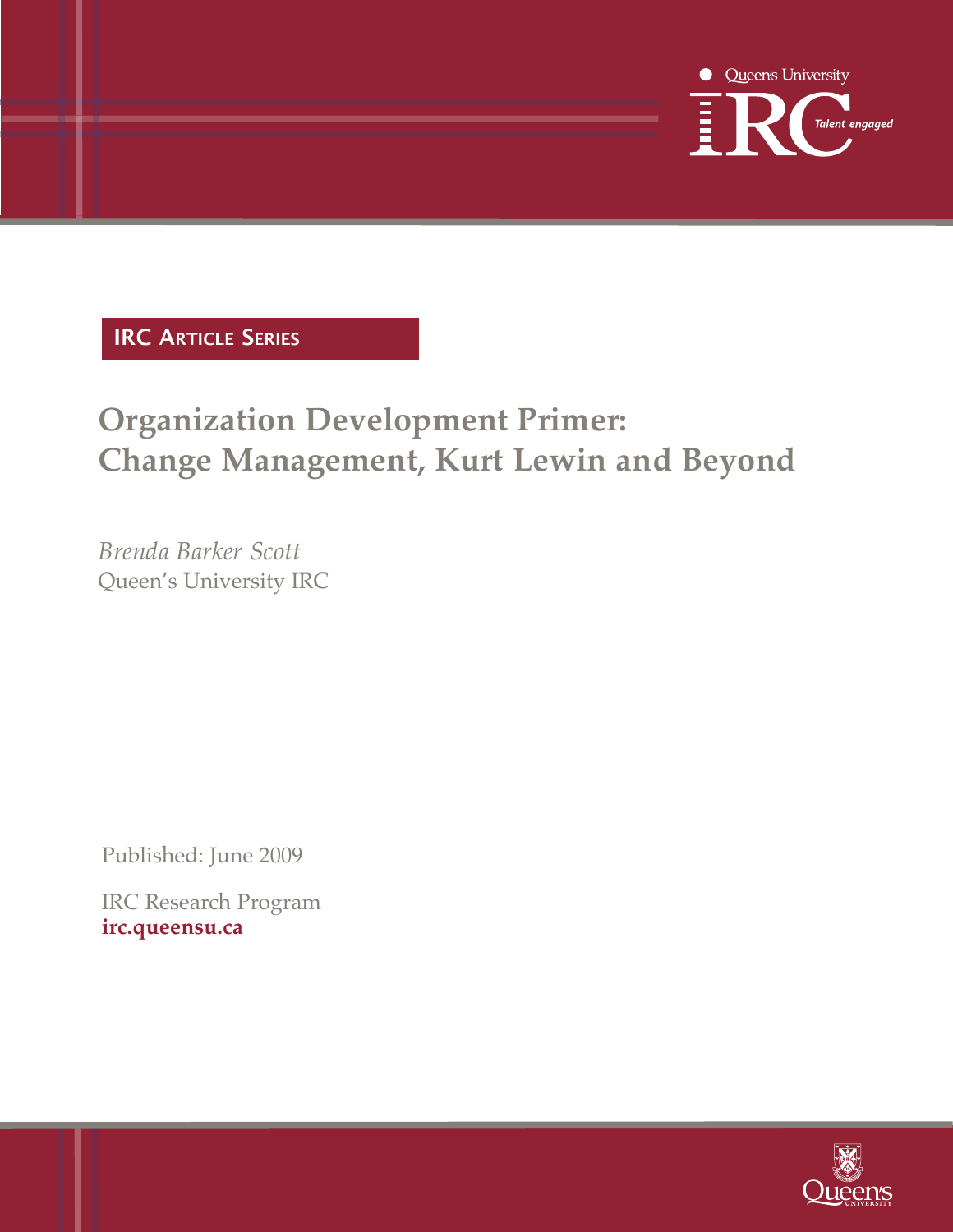## **ORGANIZATION DEVELOPMENT PRIMER: CHANGE MANAGEMENT, KURT LEWIN AND BEYOND**

**By Brenda Barker Scott, Queen's University IRC** 

While change theorists explore the process of planned change from various perspectives, most would acknowledge the intellectual roots of their work stem from Kurt Lewin's laboratory. Scratch the surface of planned change theories and Lewin's spirit and conceptual framework will not be far below. A German-born psychologist, Lewin was considered the "founder of social psychology." What follows is an exploration of how Lewin's work provided the deep root structure from which planned change theory has evolved.

## THERE IS NOTHING SO PRACTICAL AS A GOOD THEORY

Lewin pioneered the study of social systems. He was the first to borrow ideas and theories from the physical and biological sciences to provide a conceptual lens for viewing and diagnosing human systems. Lewin suggested that "nothing is as useful as a good theory" to help develop and guide "better concepts and higher levels of theory." Today, theorists continue to follow his lead by borrowing concepts and theories from complexity science, anthropology, and Confucian philosophy, to name a few.

## IF YOU WANT TO UNDERSTAND A SYSTEM, YOU MUST SEEK TO CHANGE IT

Lewin developed the idea that if you want to understand a system, you must seek to change it. His methodology (later referred to as action research) suggested that one cannot be separate from the system that one seeks to change. This simple yet profound notion took Lewin out of the laboratory and into the world to partner with clients (housewives, farmers, factory workers) to help solve real-world challenges and develop insights into change theory. Lewin recognized that every action research initiative is different, and that diagnosis and solutions are unique to the players, dimensions of the challenge, historical climate, and culture of the system. His real-time experimentation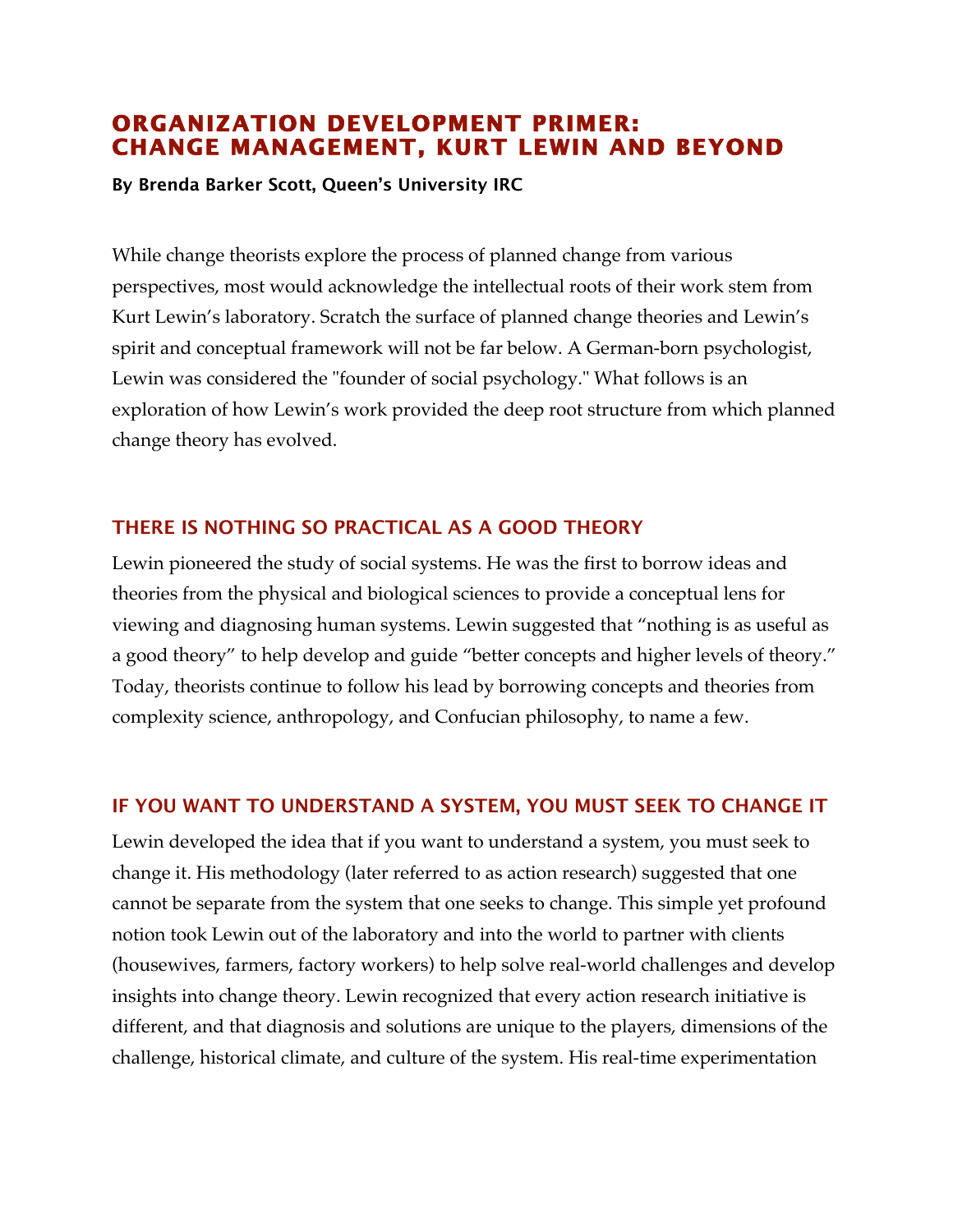helped to define the role of OD practitioners as process guides and of OD scholars as practical theorists.

In an attempt to gain scholarly legitimacy, OD scholars over time adopted more qualitative approaches to studying organizations, creating a tension between theory and practice. Today some OD scholars are once again calling for more practice-based, interpretive approaches. For example, Cooperrider and Srivasta claim that appreciative inquiry, relying on subjective interpretation rather than cause-and-effect problem solving, provides a more robust foundation for developing socially relevant theories.

#### BEHAVIOUR IS A FUNCTION OF THE PERSON AND THE ENVIRONMENT

Lewin was the first to understand that challenges cannot be removed from context, dissected into chunks, and isolated to decipher a single cause. In order to understand human behaviour and promote change, he concluded, one needs to understand the rich interplay between environmental forces (rules, protocols, systems, structures) and personal psychological forces (thoughts, aspirations, needs, desires, fears). In open systems, everything counts.

The discovery that motivation is not simply a function of how well one is trained and rewarded, as hypothesized by Frederick Taylor, but of the complex interaction between psychological, social, and physical forces led to major advances. For example, working alongside colleagues Ralph White and Ronald Lippitt, Lewin showed that leadership style had a profound impact on the behaviour of followers. Studying groups of boys who belonged to volunteer arts and crafts clubs, the researchers found a striking difference in the boys' behaviour as they varied their leadership style from autocratic to democratic to laissez-faire. With autocratic or laissez-faire leadership the boys were much more likely to be aggressive or apathetic, while with democratic leadership the boys were much more likely to play nice and stick to task. Other innovations included developments in group dynamics, participatory decision-making, survey feedback, job design and enlargement, and culture development.

Systems thinking has since evolved from its initial focus on changing individuals or groups via action research and survey feedback. Theorists and practitioners turned their attention to transforming organizations using large-scale interventions and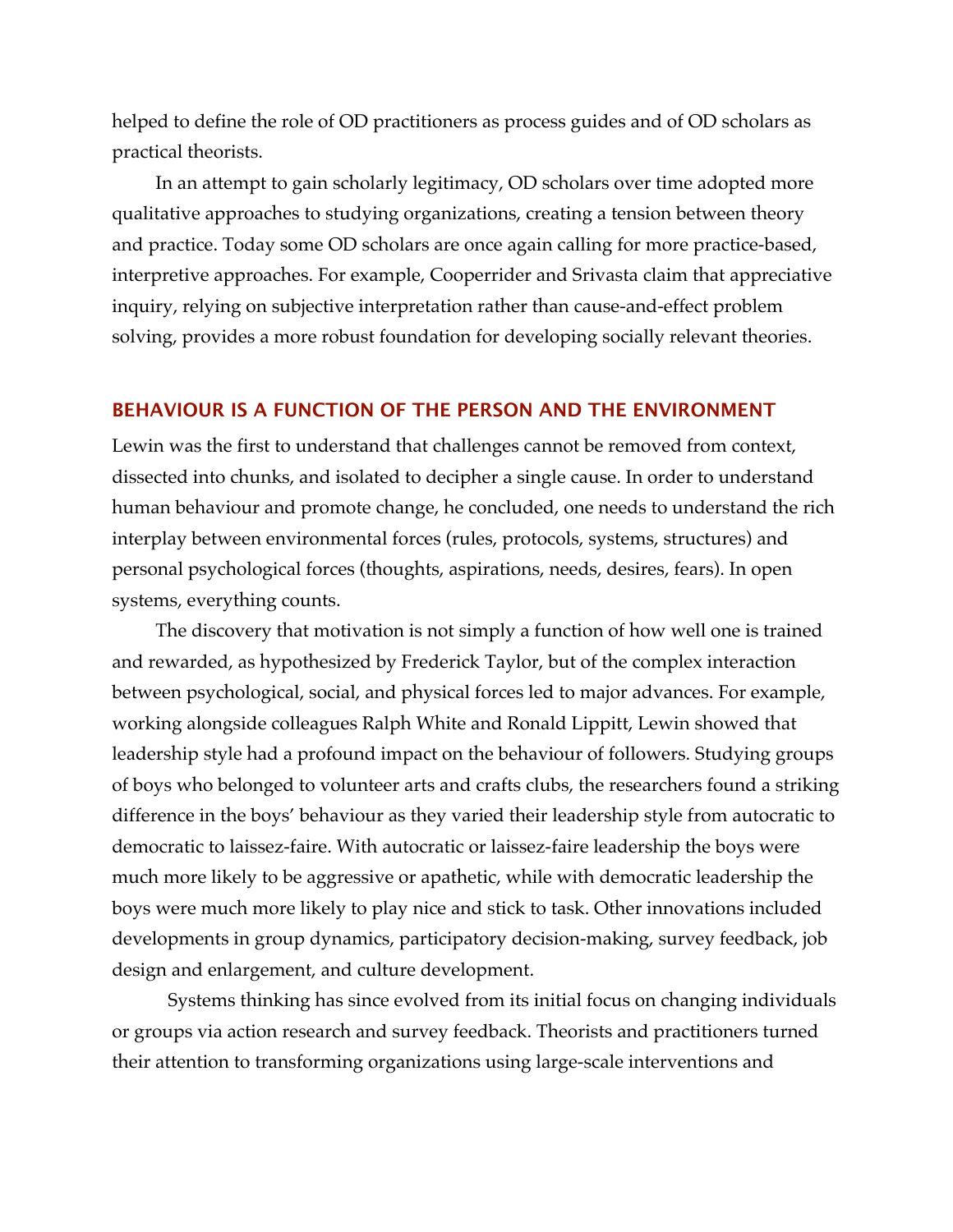eventually to whole systems using techniques such as learning organizations and appreciative inquiry.

#### THE POLITICS OF CHANGE: INVOLVING THE GATEKEEPERS

Lewin believed that if you want a change to succeed, you must involve the gatekeepers of the system. Once gatekeepers are involved in defining the change challenge and designing the solution, he reasoned, restraining forces are reduced, enabling change to occur. Moreover, because solutions fit within the context of the gatekeepers' revised life-space, they are more likely to succeed.

While working with the anthropologist Margaret Mead during World War II, Lewin was asked to help reduce civilian consumption of rationed foods, mainly meat. Even though traditional meats were scarce, families resisted trying non-scarce meats such as beef hearts, sweetbreads, and kidneys. Knowing that housewives were the shoppers and preparers of food, Lewin reasoned that they were the gatekeepers who controlled the situation. He believed that if they were given new information and allowed to participate in deciding what to do, they would be more likely to change their shopping habits and prepare meals with non-scarce meats.

To test his hypothesis, Lewin set up a controlled experiment with several groups of housewives. In one group, a nutrition expert lectured the group on the facts as well as the benefits of cooking and consuming the non-scarce meats. In other groups, women were given the facts and asked to discuss and create their own meal plans. While 3 percent of the lecture group served non-scarce meats, 32 percent of the "discuss and decide ourselves" group prepared the meats for their families.

Lewin's insight that involvement and commitment are inextricably linked is the foundation for technologies known as whole scale interventions. These technologies, such as future search and open space, enable OD practitioners to bring together diverse groups of stakeholders to have meaningful conversations that move from a diagnosis of the challenge to creating a vision of the desired future and planning future actions.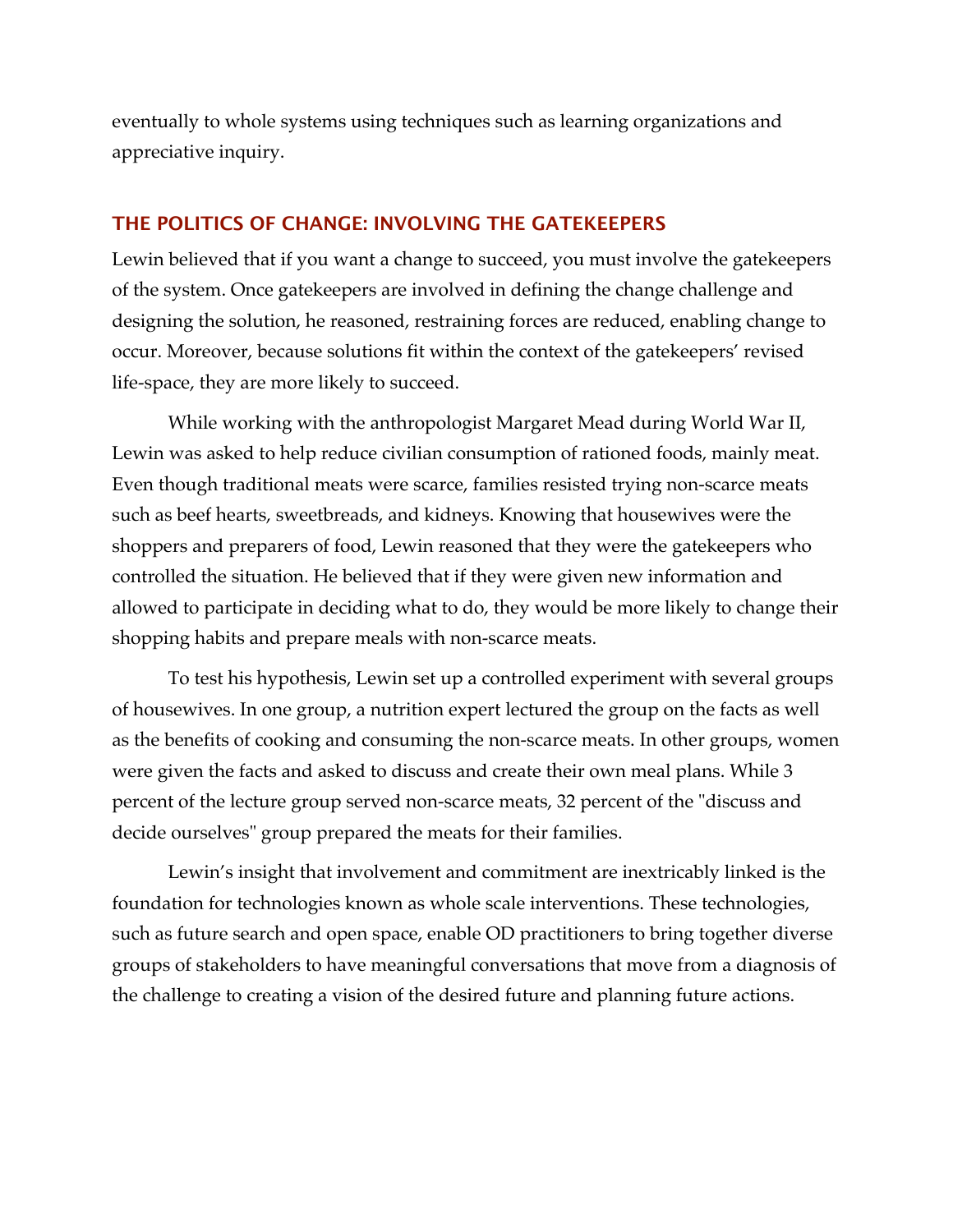#### CHANGE IS LEARNING

Lewin's change model can also be understood from the perspective of unlearning and relearning. From this cognitive perspective, when learners are exposed to and accept disconfirming data, they are opened to the possibility for learning. Change occurs as new insights are formed via experiences, experimentation, and feedback, and are anchored when they are supported by new norms and organizational features.

The unlearning-relearning process can produce anxiety and defensiveness that often surfaces in the form of personal or group resistance. Core to Lewin's approach to action research is the idea that the learners must experience a sense of psychological safety to overcome defensive reactions and support the development of new ways of thinking.

Recently scholars have used cognitive cause-mapping techniques to show that individuals exposed to new information and experiences do indeed learn to see anew throughout a change process.

#### SUMMARY

Viewing organizations as systems of countervailing force fields that serve to support or resist change, identifying the change agent's role as helping to "unfreeze" stabilizing forces, and identifying gatekeepers as high leverage players who exert influence to move the system, are but three concepts that have been pivotal to planned change theory. Despite the passage of time, Lewin's theoretical and practical concepts are remarkably contemporary. From these ideas, change theory has evolved considerably, a pattern that Lewin, ever the practical theorist, would most definitely appreciate.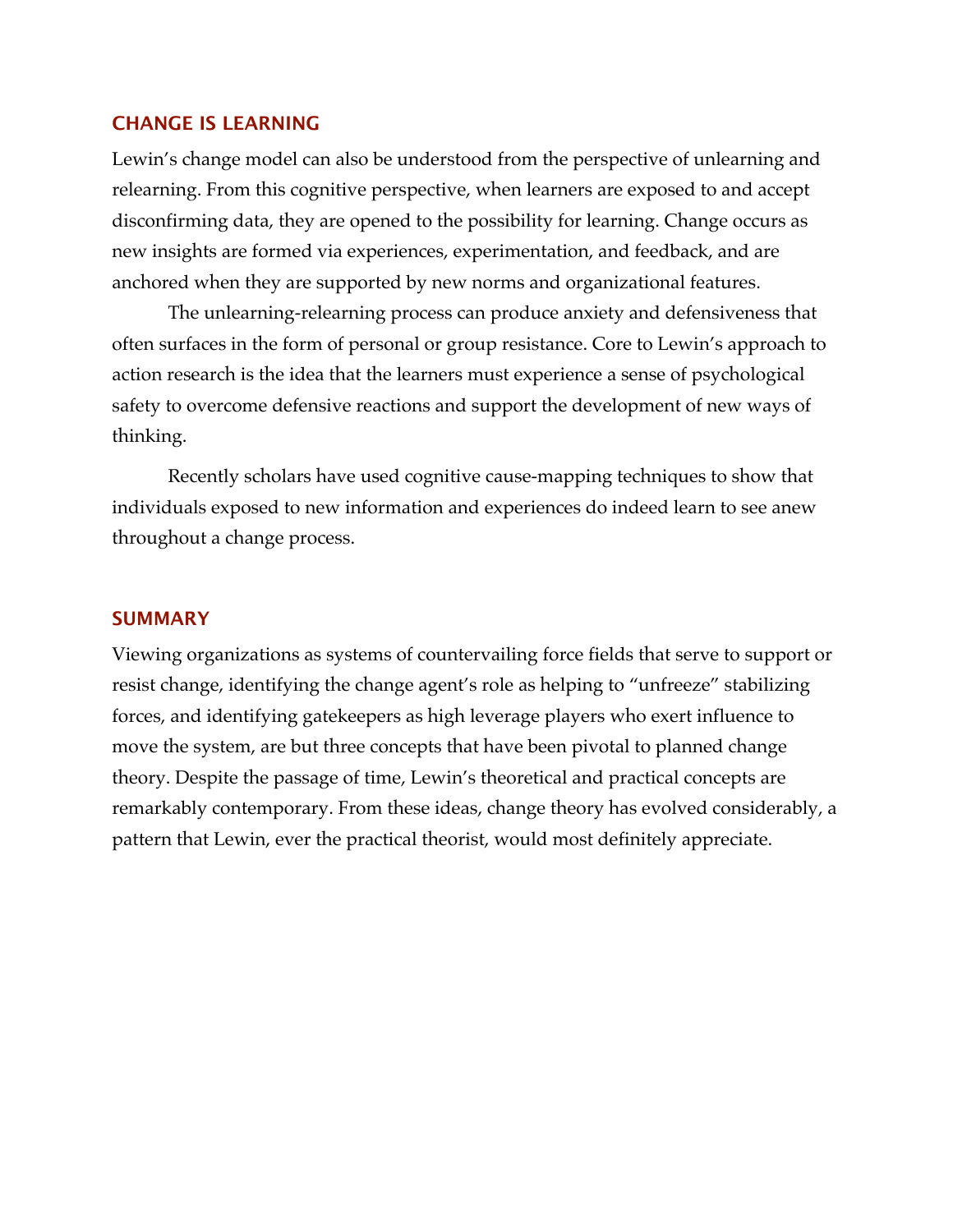# **REFERENCES**

Argyris, C. (1980). *Overcoming organizational defences,* Allyn & Bacon, Boston.

Bartunek, J. M., Moch, M. K. 1987. First-order, second-order, and third-order change and organization development interventions: a cognitive approach. *Journal of Applied Behavioral Science*. 23:483-500.

Burgelman, R. A. 1991. "Intraorganizational ecology of strategy making and adaptation: Theory and field research". *Organization Science*, 2: 239-262.

Brown, J. S. and Duguid, P. (1991). "Organizational learning and Communities-of-Practice: Toward a unified view of working, learning and innovation". *Organization Science,* 2(1), 40-57.

Cooperrider, D. L., Srivastva, S. (1987). Appreciative inquiry in organizational life. In Pasmore, W., Woodman, R. (Eds.), Research in organization change and development (Vol. 1). Greenwich, CT: JAI Press.

Dooley, K. 2004. "Complexity science models of organizational change and innovation." In Poole, M and S Van de Ven (eds). *Handbook of Organizational Change and Innovation*. Oxford University Press.

Kimberly, J. R. & Bouchiki, H. (1995). "The dynamics of organization development and change". *Organization Science,* 6(1), 9-18.

Lawrence, P., and Lorsch J. (1967). "Differentiation and integration in complex organizations". *Administrative Science Quarterly*, 12:1-47.

Lewin, K. (1953). Studies in group decision. In D. Cartwright & A. Zander (Eds.), *Group Dynamics, Research and Theory.* Evanston, IL: Row, Peterson and Company.

Lewin, K. (1947). "Frontiers in group dynamics: II. channels of group life; social planning and action research". *Human Relations* 1; 143.

Lewin, K., Lippitt, R., & White, R. (1939) "Patterns of aggressive behavious in experimentally crearted "social climates." *Journal of Social Psychology*, 10 (2) 271-293.